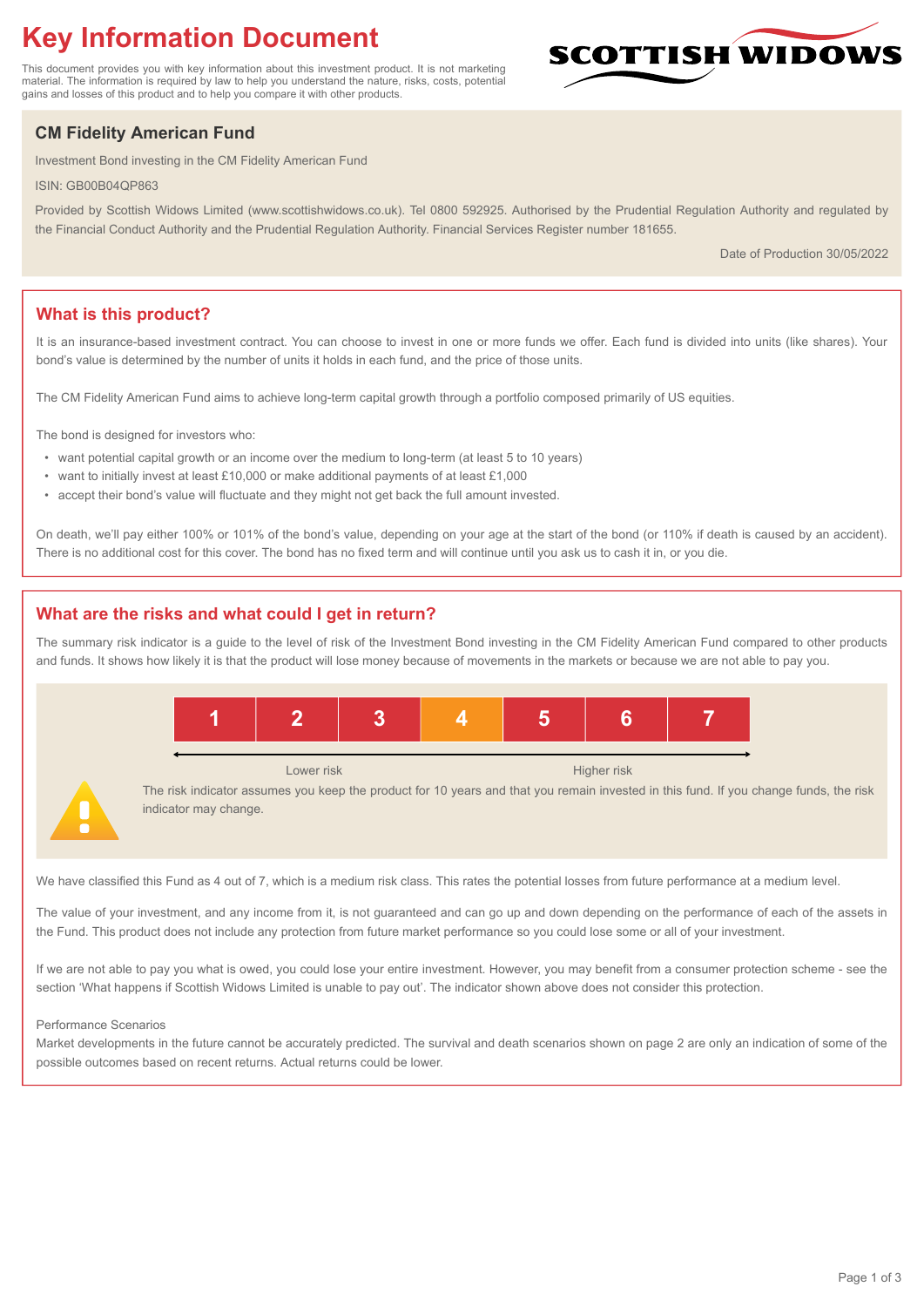

#### **What are the risks and what could I get in return? (continued)**

This table shows the money you could get back over the next 10 years, under different scenarios, assuming that you invest £10,000. The figures below assume no withdrawals are taken and do not allow for any Large Fund Bonus which may apply. The scenarios shown illustrate how your investment could perform. You can compare them with the scenarios of other products. The scenarios presented are an estimate of future performance based on evidence from the past on how the value of this investment varies, and are not an exact indicator. What you get will vary depending on how the market performs and how long you keep the investment. The stress scenario shows what you might get back in extreme market circumstances, and it does not take into account the situation where we are not able to pay you. The death scenario assumes investments perform in line with the moderate scenario.

The figures shown include all the costs of the product itself, but may not include all the costs that you pay to your adviser. The figures do not take into account your personal tax situation, which may also affect how much you get back. Before deciding to invest, you should read the Additional Information Document for more information on the risks and what you might get back. See page 2 for information on how the performance scenarios are calculated.

| <b>Investment £10,000</b> |                                                    |           |           |                                             |  |  |
|---------------------------|----------------------------------------------------|-----------|-----------|---------------------------------------------|--|--|
|                           | 1 year                                             |           | 5 years   | 10 years<br>(Recommended<br>holding period) |  |  |
| <b>Survival Scenarios</b> |                                                    |           |           |                                             |  |  |
| <b>Stress scenario</b>    | What you might get back after costs                | £2,156    | £2,925    | £1,573                                      |  |  |
|                           | Average return each year<br>$-78.44%$              |           | $-21.80%$ | $-16.89%$                                   |  |  |
| Unfavourable scenario     | What you might get back after costs<br>£7,967      |           | £6,519    | £5,920                                      |  |  |
|                           | Average return each year                           | $-20.33%$ | $-8.20%$  | $-5.11%$                                    |  |  |
| Moderate scenario         | What you might get back after costs                | £10,229   | £11,388   | £13,024                                     |  |  |
|                           | Average return each year                           | 2.29%     | 2.63%     | 2.68%                                       |  |  |
| Favourable scenario       | What you might get back after costs                | £13,100   | £19,842   | £28,576                                     |  |  |
|                           | Average return each year                           | 31.00%    | 14.69%    | 11.07%                                      |  |  |
| <b>Death scenarios</b>    |                                                    |           |           |                                             |  |  |
| Insured event             | What your beneficiaries might get back after costs | £10,331   | £11,502   | £13,154                                     |  |  |

#### **What happens if Scottish Widows is unable to pay out?**

Your Plan is fully covered by the Financial Services Compensation Scheme. More information about compensation arrangements is available from the Financial Services Compensation Scheme, who can be contacted on 0800 678 1100 or 0207 741 4100 or via their website at www.fscs.org.uk

## **What are the costs?**

The Reduction in Yield (RIY) shows what impact the total costs you pay will have on the investment return you might get. The total costs take into account one-off, ongoing and incidental costs. The amounts shown here are the cumulative costs of the product itself, for three different holding periods. The monetary figures shown assume you invest £10,000 and investments perform in line with the moderate scenario. The figures are estimates and may change in the future. The person selling you or advising you about this product may charge you other costs. If so, this person will provide you with information about these costs, and show you the impact that all costs will have on your investment over time.

| Investment £10,000              |                             |                              |                            |  |  |  |
|---------------------------------|-----------------------------|------------------------------|----------------------------|--|--|--|
| <b>Scenarios</b>                | If you cash in after 1 year | If you cash in after 5 years | If you cash in at 10 years |  |  |  |
| Total costs                     | £305                        | £1,328                       | £2,616                     |  |  |  |
| Impact on return (RIY) per year | 3.02%                       | 2.60%                        | 2.55%                      |  |  |  |